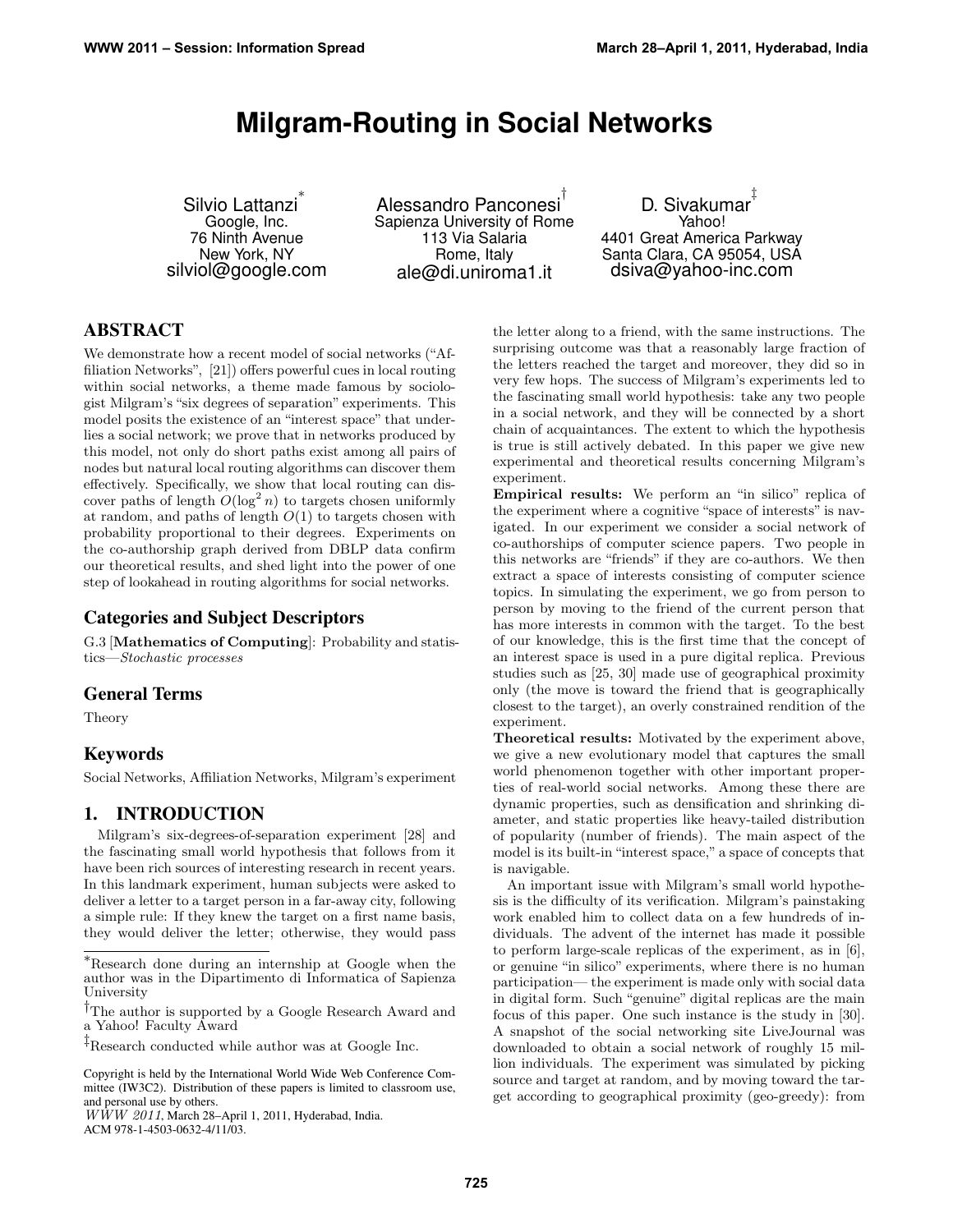the current node X we move to the neighbor of X that is closest to the target. In another instance [25], the diameter of the social network of IM chat exchanges was estimated and found to be compatible with the small world hypothesis. These "cyber-replicas" have the obvious advantage that one can test the small-world hypothesis with millions of individuals. The main problem is how to make them realistic. The limitation of the approaches in [25, 30] is that they only take into account geographical or positional information, while it is clear that cognitive cues play a role in the original experiment. As mentioned, in this paper we present a cyber-replica of Milgram's experiment in which a "space of concepts" is navigated. In simulating the experiment, we go from person to person by moving to the friend of the current person that has more interests in common with the target. Our experiments strongly reinforce two significant pieces of work in the sociology literature  $-$  the importance of *weak* ties [12] and the significance of the social status of the target node in Milgram's experiment [17]. Finally, since our experiments are based on publicly available data, it should be possible for other researchers to replicate our work as well as derive additional insights underlying small-world routing.

There is a rich literature on stochastic models that reproduce several salient features of real-world social networks (e.g. power law distributions of popularity [5, 8], high clustering coefficient [26], densification and shrinking diameter [24]). There is, however, no model that seamlessly captures all of them. It would also be nice to have an evolutionary, as opposed to static, model of small world, where the network is evolving as new entrants join instead of being fixed. And of course, most interestingly, such a model should have a natural notion of "space of interests" that is navigable and that co-evolves with the social network. In this paper we do precisely this, by introducing a new evolutionary model that builds on the work in [21] and that captures nicely many salient sociological properties of realworld networks.

The model is based on affiliation networks, a concept first introduced in sociology by Breiger [4] and extended in [21]. An affiliation network is a bipartite graph with people on one side and interests on the other. The affiliation network comes with an associated friendship graph in which two people are friends if they share an interest. In the friendship graph people can also become friends because of "popularity" of one of the two parties, that is, preferential attachment is also in effect. In the original model people and interests join dynamically [21]. Each new node (person or interest) is a random perturbation of one pre-existing node. In our new model, a new interest that joins the network can be a perturbation of a mixture of pre-existing interests and, similarly, a new person joining the network will share a subset of the interests of several friends, as opposed to just one of them. Thus, this extension is more natural. While this is a small variation of the original model, the new model exhibits several interesting new properties (that are not known to be enjoyed by the original model). Our model is the first to exhibit simultaneously three different (sets of) properties of social networks: small world phenomena, evolutionary properties, and navigability of the interest space. In previous attempts, these features were somehow captured but separately. For instance, the models in [9, 10, 16, 35] deal with the small world phenomenon, but they are static and unable to explain evolutionary properties or even the heavy-tailed distribution of popularity (number of friends). Furthermore they assume that every person knows the distance between its neighbors and the target, while we only assume that every person knows how similar interests are. There have been also some attempts to define and navigate an interest space instead of geographic information [15, 34] or to use a latent space of interests to define the friendship graph [31, 33]. But, again, these models are static (the number of nodes in the graph does not increase with time) and unable to explain evolutionary properties. In contrast, in our proposal all these different aspects come forth naturally from the same simple model.

Our enhanced model has several strong properties that are especially relevant for modeling small worlds, matching the experimental evidence from a quantitative point of view. The effective diameter of the friendship graph is bounded from above by a constant. This is compatible with the empirical observations of [25] where a very large social-network of hundreds of millions of nodes was analyzed, and its effective diameter found to be a very small number. When we analyze the actual working of Milgram routing in the friendship graph (not to be confused with the mere existence of short paths), we find that when source and target are chosen at random, their expected routing distance is  $O(\log^2 n)$ . The novelty here is that to find this short chain we navigate the interest space associated with the affiliation network, and not the friendship graph itself. When the target is chosen by popularity, i.e. with probability proportional to the numbers of friends, then the expected length of the chain can be upper bounded by a constant. This is in line with the experimental evidence with human subjects. It has been pointed out that the successful outcome of Milgram's experiment could depend on the fact that the target was a person of high social status and had a profession that contributed even more than his status to establish and nurture many social connections [17]. Our model captures these features of the real world very nicely. Further, in accordance with the observation of Granovetter [12], the proofs of the upper bound for the diameter and the expected routing distance use heavily the presence of weak ties (i.e. preferential attachment edges in the model). To summarize, our analysis shows that our model incorporates not only basic structural facts of real-world networks, but can also explain some of their more nuanced features.

#### 1.1 Related Work

We now overview the most relevant literature. Local routing algorithms have been intensely studied in the context of distributed systems. In this context there are some attempts to use the intuition behind the Milgram's experiments to build new algorithms. Besides the work in [25, 30] that make use of social networks, other authors have replicated Milgram's experiment in the real world [13] or by using using email [2, 6]. These experimental findings are compatible with the small world hypothesis. The issue of attrition, the natural tendency of human subjects to drop out of the experiment, is analyzed in [11]. This social attrition introduces a bias in favor of short chains, because long chains tend to be interrupted before reaching the target. Taking this bias into account makes chains somewhat longer on average. Other interesting critiques to the Milgram's experiment are presented in [17].

From a theoretical viewpoint, one of the first observations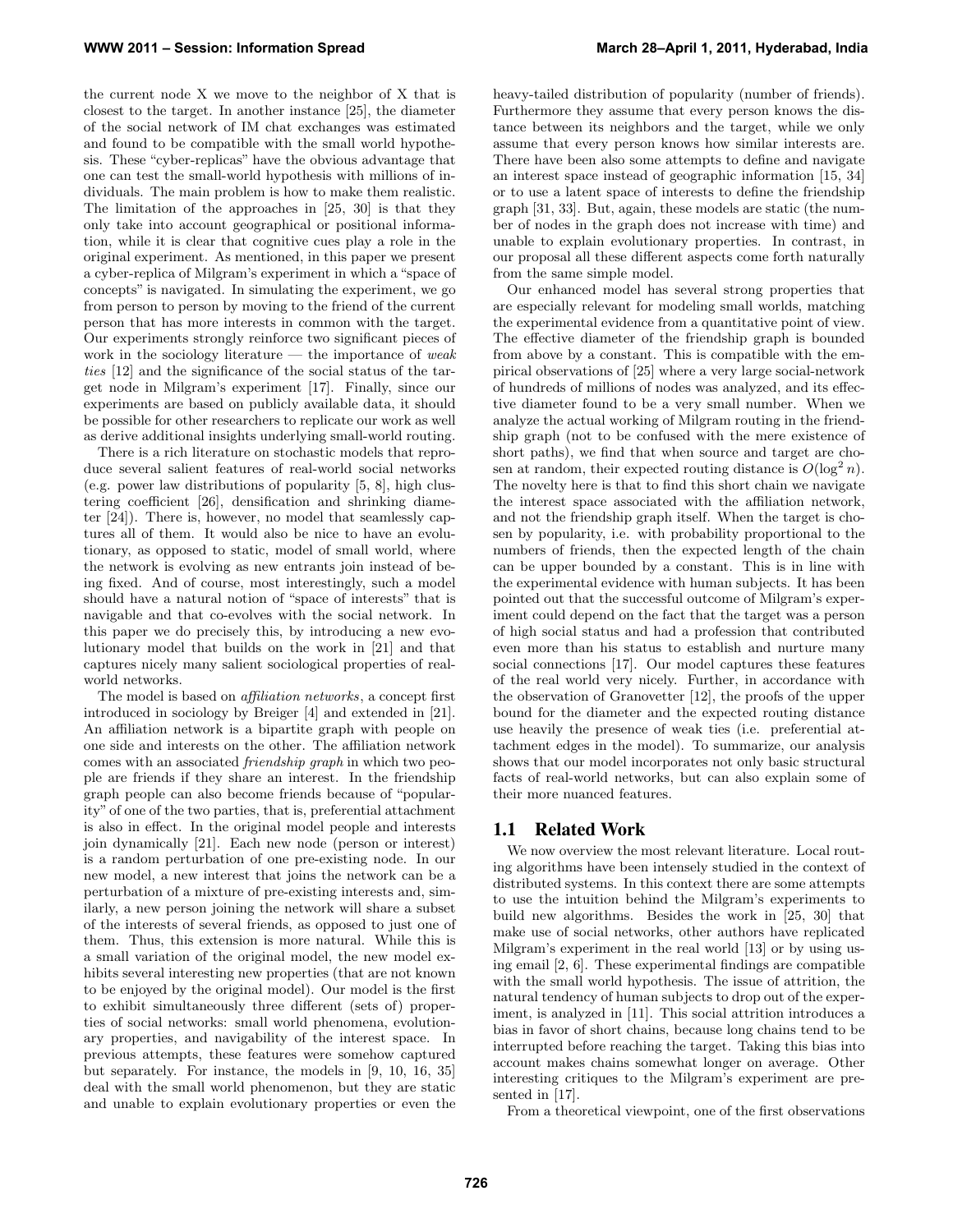that led to the interest in random graph models significantly different from the classical Erdős–Rényi models comes in the work of Faloutsos et al.[8], who noticed that the degree distribution of the Internet graph (the graph whose vertices are computers and whose edges are network links) is heavytailed, and roughly obeys a "power law," that is, for some constant  $\alpha > 0$ , the fraction of nodes of degree d is proportional to  $d^{-\alpha}$ . Similar observations were made about the web graph (the graph whose vertices are web pages, and whose directed edges are hyperlinks among web pages) by Barabasi and Albert [3], who also presented models based on the notion of "preferential attachment," wherein a network evolves by new nodes attaching themselves to existing nodes with probability proportional to the degrees of those nodes. Both works draw their inspiration and mathematical precedents from classical works of Zipf [36], Mandelbrot [27], and Simon [32]. Later Broder et al. [5] made a rich set of observations about the degree and connectivity structure of the web graph, and showed that besides power-law degree distribution, the web graph consisted of numerous dense bipartite subgraphs (often dubbed "communities"). Aiello et al. [1] and Kumar et al. [19] presented three models of random graphs that offer rigorous explanations for power-law degree distributions.

After the discovery of some surprising evolutionary properties such as densification and shrinking diameter in [24], several new models have been introduced [24, 22, 23] but none of them could really explain the new properties before the introduction of the affiliation network model [21]. The affiliation network model is the first model where interests have a crucial role and so is the first evolution model where it is possible to study Milgram's experiment. In two previous papers [20, 29], the connectivity and the degree distribution of a static version of affiliation network model have been studied.

The works of Watts and Strogatz [35] and of Kleinberg [16] are the closest in spirit to ours in that they offer graph models that incorporate natural routing algorithms. In Kleinberg's model, vertices reside in some metric space, and a vertex is usually connected to most other vertices in its metric neighborhood, and, in addition, to a few "long range" neighbors. He proved the remarkable result that the network has small diameter and easily discoverable paths iff the long-range neighbors are chosen in a specific way. Kleinberg's models offer a nice starting point to analyze social networks, but because of its stylized nature, isn't applicable in developing an understanding of the structure of real social networks. The other limitation of Kleinberg's model is that it is static, and is not a model of graph evolution. For this reason several extensions of Kleinberg's model have been introduced in order to study the problem starting from a different initial topology [10] or adding some constraint on the final degree distribution of the graphs [9].

## 2. OUR MODEL

The model that we consider in this paper is a variation of the one presented in [21]. In both models, two graphs evolve at the same time. The first is a bipartite graph, denoted as  $B(P, I)$ , that represents the affiliation network, with a set P of people on one side and a set of interests I on the other. An edge  $(p, i)$  represents the fact that p is interested in i. The second graph is a friendship network, denoted as  $G(P, E)$ , representing friendship relations within the same set P of



Figure 1: Insertion of a new person in the affiliation network and the social network derived from it. (A)The initial affiliation network and the related social graph. (B)Insertion of  $P_4$  in the affiliation network.  $(C)P_4$  selects as prototype  $P_3$ .  $(D)P_4$  copies a perturbation of the edges of  $P_3$ . (E) The social graph is updated.  $(F)P_4$  adds some preferential attachment edges in the social graph.

people. In this graph, people can be friends for two different reasons: if they share an interest or because of preferential attachment. Thus,  $G$  is the "folding" of  $B$ , plus a set of edges generated by preferential attachment. In [21] the graph B evolves as follows. When a new interest (resp. person) comes in, it selects a prototype node among the existing interests (resp. people) and copies it with a small perturbation. In this new version, when a new node joins  $B$  it can select more than one prototype. A new interest for example, will be a slightly perturbed mixture of a few existing interests, and a new person will be interested in a combination of interests of his/her friends. This new model seems more realistic and, from the technical point of view, it presents a few complications that make it a non straightforward extension of the previous one. More importantly, in this new version of the model it is possible to prove that it enjoys some interesting additional properties. Figure 1 describes the insertion of a new person in the affiliation network and the friendship network. Table 1 describes the model precisely. For readability, we present the two evolution processes separately even though the two graphs evolve together.

#### 3. PRELIMINARIES

We say that an event occurs with high probability (whp) if it happens with probability  $1 - o(1)$ , where the  $o(1)$  term goes to zero as n, the number of vertices, goes to  $\infty$ . A random variable  $X$  is said to be heavy-tailed if  $\lim_{x\to\infty}e^{\lambda x}Pr[X > x] = \infty$  for all constants  $\lambda > 0$ .

DEFINITION 1. The graph  $G(P, E)$  will be referred to as the friendship graph. An edge of G between two people that comes from the fact that they share an interest in B is called a folded edge.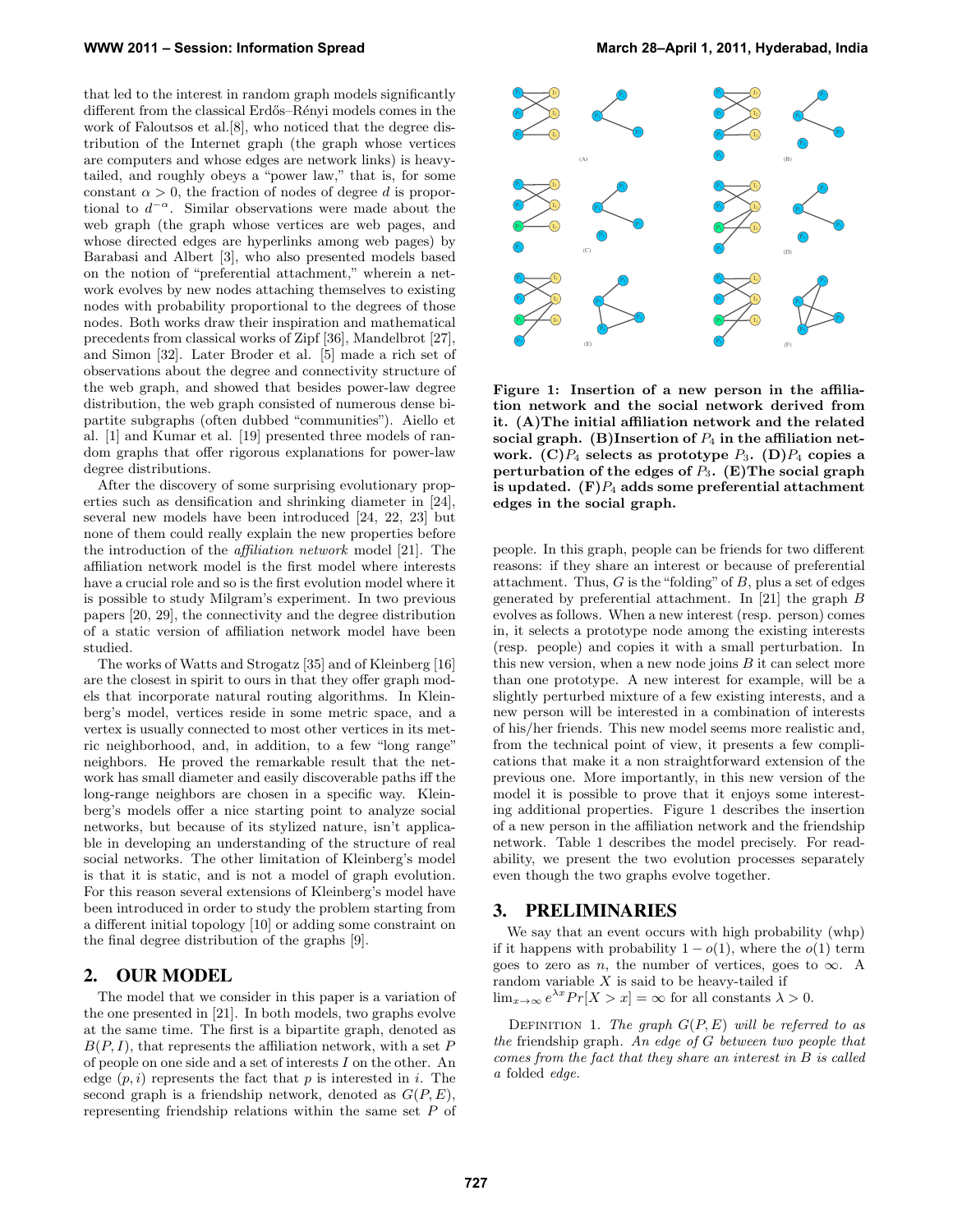#### Table 1: Description of the evolving model.

#### 4. BASIC PROPERTIES OF THE MODEL

In this section we show that the properties of the original model in [21] are also enjoyed by the new model. We begin by defining the concept of effective diameter that intuitively measures the largest distance between "almost all" pair of nodes in a graph.

DEFINITION 2. [Effective Diameter] For  $0 < q < 1$ , the q-effective diameter is the minimum  $d_e$  such that, for at least a q fraction of the node pairs, the length of the shortest path between the pair is at most  $d_e$ .

Then we define the *core* and *hubs*. Intuitively, they define the popular interests and the people that are connected to them.

DEFINITION 3. [Core and hubs] Let  $d(v)$  be the degree of v. A set of interests  $C \subseteq I$  is an  $\alpha \in \text{core of an } \alpha$  filiation network  $B(P, I)$  if  $d(v) \geq \alpha n^{\epsilon}$  for all  $v \in C$ . The hubs are the people in P at distance one from C.

In what follows we will refer to  $\alpha \epsilon$ -cores simply as cores. We now list a set of properties that our model shares with the original affiliation network of [21]. The proofs are similar and omitted from this extended abstract. The properties are the heavy tailed distribution of degrees in both  $B(P, I)$ and  $G(P, E)$ , and densification and shrinking diameter of  $G(P, E)$ .

Theorem 1. [General properties of the model]  $(1)$ Given an affiliation network  $B(P, I)$ , the degree sequence of nodes in P (resp. I), almost surely when  $n \to \infty$ , follows a power law distribution with exponent

$$
\alpha = -2 - \frac{c_p \beta}{c_i (1 - \beta)}
$$

 $(resp.\alpha = -2 - \frac{c_i(1-\beta)}{c_p\beta},$  for every degree smaller than  $n^{\gamma}$ 

where

.

$$
\gamma < \frac{1}{4 + \frac{c_p \beta}{c_i (1-\beta)}} \left( \gamma < \frac{1}{4 + \frac{c_i (1-\beta)}{c_p \beta}} \right)
$$

(2) The degree distributions of the graphs  $G(P, E)$  is heavytailed with high probability.

(3) The number of edges in  $G(P, E)$  is  $\omega(n)$  with high probability.

(4) The q-effective diameter of  $G(P, E)$  shrinks or stabilizes after time φn with high probability, for any constant  $0 < \phi < 1$  and for any constant  $0 < q < 1$ .

Now we state two technical lemmas that we will use in the following sections. The proofs are omitted from this extended abstract.

LEMMA 2. Let  $1 > \epsilon > 0$  be any constant and let v be a node in  $B(P, I)$  with degree  $g(n)$  at time  $\epsilon n$ , with  $g(n) \in$  $\Omega(\log^2 n)$ . Then, with high probability, v's degree at time n is smaller than  $C \cdot g(n)$ , for some constant  $C > 0$ . Furthermore, if a node v has degree  $o(\log^2 n)$  at time  $\epsilon n$  or it is inserted after time  $\epsilon n$ , then the final degree of  $v$  is in  $o(\log^2 n)$  with high probability.

Lemma 3. With high probability, any node of P inserted after time  $\phi$ n, for any constant  $\phi > 0$ , will be connected to a hub via a preferential attachment edge. Further we have that, with high probability for  $t > \phi n$ :

$$
V(hubs, t) = \sum_{v \in hubs} d_G(v) \in \Omega \left( t^{1 + \gamma \left( 1 - \frac{c_i(1 - \beta)}{c_p \beta} \right)} \right)
$$

and

$$
V(G/hubs, t) = \sum_{v \notin hubs} d_G(v) \in \Theta\left(t^{1+\epsilon\left(1 - \frac{c_i(1-\beta)}{c_p\beta}\right)}\right)
$$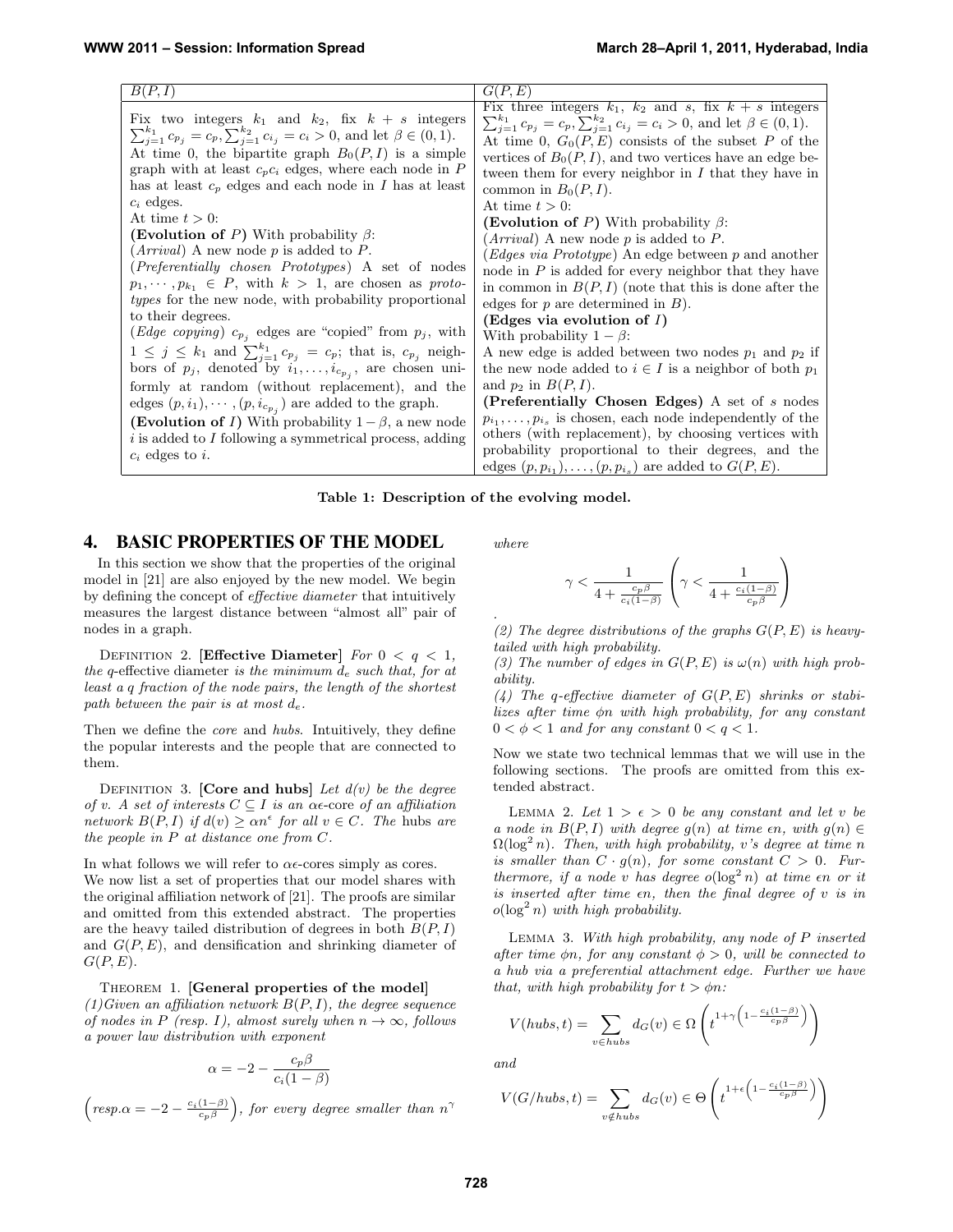Where  $\gamma$  and  $\epsilon$  are two constants such that  $\gamma > \epsilon$  and  $V(S, t)$ is the volume of the node in S at time t.

## 5. THE CRUCIAL ROLE OF WEAK TIES

In this section we study the effective diameter of  $G(P, E)$ and show that it is bounded by a constant (it is unknown if this property holds in the original affiliation network model). This property is a consequence of the co-existence of folded and preferential-attachment edges. Several studies have shown that links in a social network are of two types, local and longrange, also called weak, ties [12]. Weak ties have several important structural properties, for instance they form bridges between different communities and, in particular, they are the crucial ingredient that makes small worlds possible.

In our model folded edges are local, for they connect people within a community of shared interests, while preferential attachment edges are the weak (or long-range) ties [12, 16]. Note that, in accordance with the previous literature and sociological intuition, in our model weak ties are very few compared to folded edges. In this section we show that weak ties play another interesting structural function that is in accordance with the empirical evidence: weak ties are crucial to bound the effective diameter of the friendship graph by a constant.

Our proof also uses in a fundamental way the presence of hubs. This might seem in contrast with the results in [6] where the authors suggest that their role is not relevant. A possible explanation is that they consider only the degree induced by the explored paths, and thus consider only a subgraph of the social network. Thus it is possible that in their experiments a high degree node seems to have small degree just because only few messages passed through him. In our proof we consider the real degree of a node. We also note that our results are in line with the original findings of Milgram [27] and with our experiments.

THEOREM 4. For every  $q < 1$ , there is a constant  $\Delta_q$ such that the q-effective diameter of  $G(P, E)$  is bounded from above above by  $\Delta_q$ .

The next lemma (proof omitted) on the distance between nodes in the core of the affiliation network is crucial in the proof of Theorem 4.

LEMMA 5. Let  $C$  be the core of the affiliation network  $B(P, I)$ . There exists a constant d, independent of n, such that, with high probability, the distance in the affiliation network between any pair of nodes in the core is at most d.

Corollary 6. Any two hubs are at constant distance in  $G(P, E)$  and  $B(P, I)$ , with high probability.

PROOF. (of Theorem 4) Recall that from Lemma 3 we have that all nodes in P inserted after time  $\phi n$ , for any  $\phi > 0$ , will have at least one preferential attachment edge incident to a hub, with probability  $1 - o(1)$ . Now, let  $X_i$  be a random variable such that:

> $X_i = \begin{cases} 1 & \text{if } i \text{ has a } hub \text{ in its neighborhood} \\ 0 & \text{otherwise} \end{cases}$ 0 otherwise

The number of nodes that have at least one hub in their neighborhood is  $\sum_{i=1}^{n} X_i \geq \sum_{i=\phi n}^{n} X_i$ . From Lemma 3 it follows that  $E\left[\sum_{i=\phi n}^{n} X_i\right] \ge (1-c)n$ , for any constant  $c >$ 



Figure 2: An affiliation network(A) and the induced social network $(B)$  and hierarchy of interests $(C)$ . The dotted lines from  $a$  to  $b$  in  $(A)$  represent that  $b$  is the prototype of a.

 $\phi$ . Observe that each  $X_i$  satisfies the Lipschitz condition with  $d_i$  equal 1. So by standard concentration results [7] we have that  $\sum_{i=\phi n}^{n} X_i \geq (1-c')n$ , for any constant  $c' > c$ . Hence the claim follows from Corollary 6.  $\Box$ 

#### 6. LOCAL ROUTING IN INTEREST SPACE

In this section we analyze the performance of Milgram routing in our model. It is clear that in Milgram's experiment cues other than geographic distance play a role. For instance, the target was defined not only by a location but, crucially, by a profession. Therefore, if one wants more realistic models a more nuanced version of proximity must be used. In this section we show that our model has a natural "space of interests" that is associated with the affiliation network that is navigable. We note that it is not known if the original affiliation network model enjoys the same property [21].

Two more aspects make the following analysis interesting in our opinion. This is the first study of the performance of local routing algorithm with an evolving model. Furthermore, ours is the first model that can explain Milgram's experiment if we assume some constant attrition, as suggested in [11] (i.e. in this case only paths of constant length can be observed with high probability).

We start by defining a notion of distance between interests. In order to do so we define the *prototype graph*  $G(I, \tilde{E})$ . The nodes of the prototype graph are the interests in the affiliation network, and two interest  $i_1, i_2$  have an edge between them if  $i_1$  has been selected as a prototype for  $i_2$  or vice versa. Furthermore, we have that two initial interests i' and i'' contained in the graph  $B_0(P, I)$  are connected if there is a person in  $B_0(P, I)$  that is interested in (connected to) both. Thus, the prototype graph consists of a clique of the initial interests and of links connecting nodes to their prototypes. In Figure 2 it is shown an example of affiliation network with the induced friendship network and the prototype graph.

DEFINITION 4. [Distance between interests] For two nodes  $i_1, i_2 \in I$ , we define the distance between  $i_1$  and  $i_2$ as the shortest (hop) distance between the two nodes in the prototype graph. Further, we define the interest distance between two people  $p_1$  and  $p_2$  as the smallest distance between any interest of  $p_1$  and any interest of  $p_2$ .

In our analysis we assume that every person is able to assess the distance between any two interests. In practice we are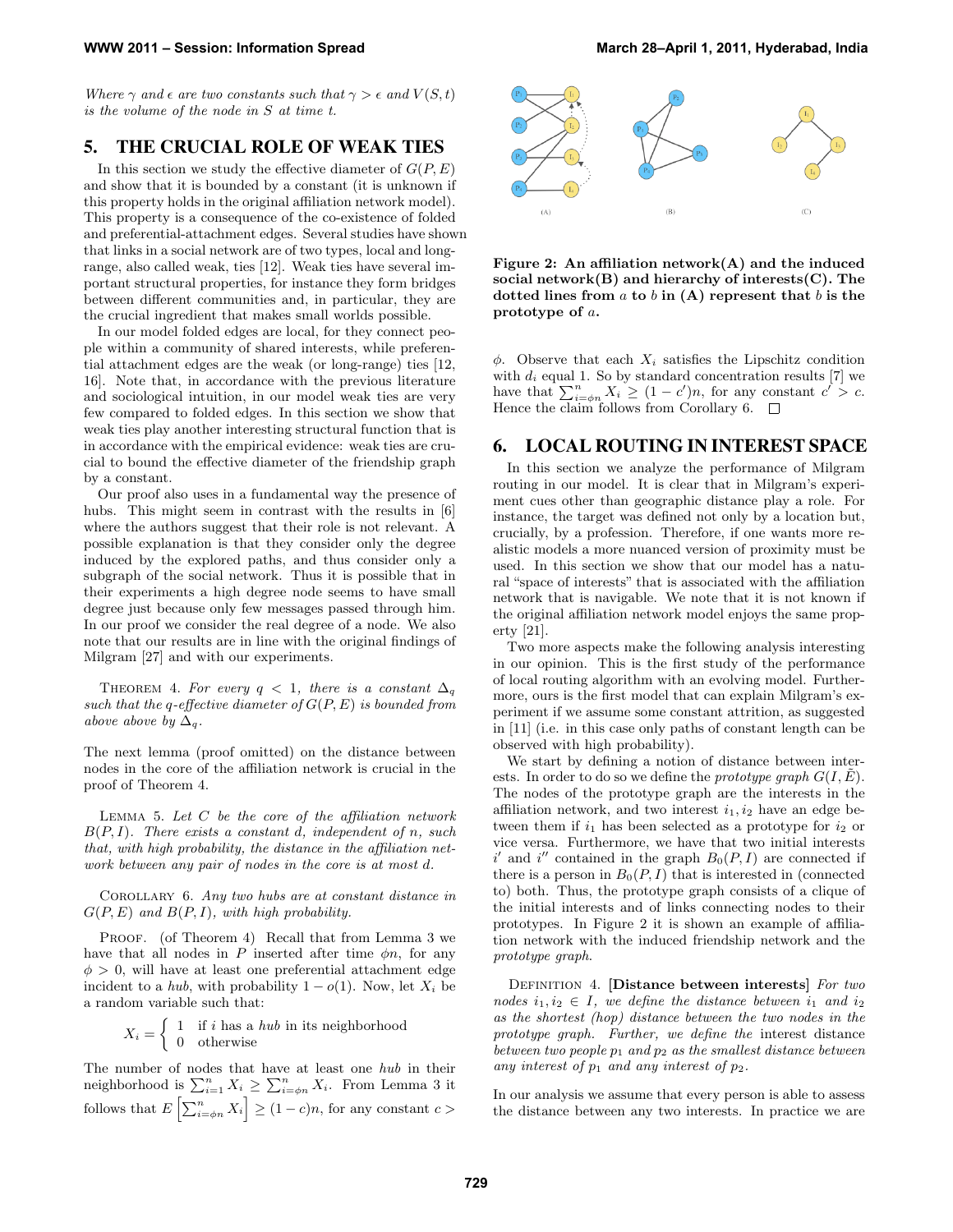assuming that every person is able to compute the similarity between any two interests, in order to decide which friend is closest to the target. This natural assumption is made, perhaps implicitly, in every previous navigation model. For example in [16] a node is always able to select the neighbor closest to the target in the metric space.

We define our routing algorithm as follows.

DEFINITION 5. [Local Routing algorithm]

In each step the message holder u performs the following: (1) If the destination is a neighbor of  $u$ , the message is forwarded to it.

(2) Otherwise, u forwards the message to the neighbor that minimizes the interest distance to the destination.

We start by proving a basic property of our algorithm.

Lemma 7. In every step of the local routing algorithm, either the interest distance between the message holder and the destination is reduced or the message is delivered to the target.

PROOF. If the message holder knows the target the lemma is true by definition 5. Otherwise let  $v$  be any interest of the message holder and let  $w(v)$  be an interest connected to v in the prototype graph but with smaller distance from the target. Note that  $w(v)$  always exists because the graph is connected.

There are two cases: (i) if  $v, w(v) \in B_0(P, I)$  then there is a person in  $B_0(P, I)$  interested to both v,  $w(v)$ ; *(ii)* if v is a prototype of  $w(v)$  (or, symmetrically, vice-versa) then v and  $w(v)$  have a neighbor in common in  $B(P, I)$  by definition of the evolving process. In any case, for any interest  $v$  of the message holder in the people graph, there is a person interested in both v and  $w(v)$ . It follows that in the neighborhood of the message holder, for any interest  $v$ , there is a person interested in  $w(v)$ . So using the local routing algorithm it is always possible to forward the message to the neighbor closest to the target, and the claim follows.  $\Box$ 

We now show that for most source-destination pairs it is possible to route the message within a constant number of steps, provided that the destination is selected with a probability that is proportional to its degree, i.e. its "popularity" in the social network. This result is in accordance with the analysis of Milgram's experiment done by Kleinfeld [17], who pointed out that a successful outcome crucially depends on the social status of the target<sup>1</sup>.

THEOREM 8. Let  $c_i < \frac{\beta}{1-\beta}c_p$ . If the destination is selected with probability proportional to its degree and the source is selected uniformly at random then, with probability  $(1 \phi$ −o(1)), for any constant  $\phi > 0$ , the local routing algorithm delivers the message in constant many steps.

PROOF. Let  $v$  be the destination. We first prove that with probability  $1 - o(1)$  v is a hub. Recall that the volume of a vertex is its degree, and that the volume of a set of vertices is the sum of their volumes. Let hubs denote the set of hubs. Let  $V(hubs, t)$  be the total volume of the hubs at time t, and  $V(G/hubs, t)$  the total volume of the rest of the graph at time  $t$ . As shown in Lemma 3 we have that, for  $t > \phi n$ :

$$
V(hubs, t) = \sum_{v \in hubs} d_G(v) \in \Omega \left( t^{1 + \gamma \left( 1 - \frac{c_i(1 - \beta)}{c_p \beta} \right)} \right)
$$

and

$$
V(G/hubs, t) = \sum_{v \notin hubs} d_G(v) \in \Theta\left(t^{1+\epsilon\left(1 - \frac{c_i(1-\beta)}{c_p\beta}\right)}\right)
$$

Where  $\gamma > \epsilon$ . Thus, when the destination is selected with probability proportional to its degree, with probability 1 −  $o(1)$ , it will be a hub. In addition, Lemma 5 implies that two hubs are within constant distance also in the interest space. So, by Lemma 7, it holds with high probability that if a message reaches a hub it will need only a constant additional number of steps to reach every other hub using the local routing algorithm.

Now note that Lemma 2 implies that all the hubs are inserted before time  $\phi n$  with high probability, for every constant  $\phi > 0$ . Further, by Lemma 3 every node inserted after time  $\phi n$  will be connected to a hub with probability  $1 - o(1)$ . To summarize, with probability  $(1 - \phi - o(1))$ , the destination is a hub and the source has a hub in its neighborhood. It follows that the local routing algorithm will deliver a message in a constant number of rounds, with probability at least  $(1 - \phi - o(1))$ .  $\Box$ 

We now consider a different setting. Suppose that we expand the interests of the destination in such a way that they include the interest of its neighbors. We call this case the expanded interests setting. This is an attempt to capture the additional knowledge that human subjects have about the destination, apart from its personal information. This is interesting because it captures some features of the original experiment. For instance, in the first experiment presented by Milgram in [28], the sources knew also that the target was married to a divinity student in Cambridge, MA.

In this setting we can prove the following. The proof is similar to the proof of the previous Theorem and omitted for lack of space.

THEOREM 9. Let  $c_i < \frac{\beta}{1-\beta}c_p$ . In the expanded interests setting when source and destination are selected uniformly at random then, with probability  $(1 - 2\phi - o(1))$ , the local routing algorithm will route the message in constant many steps, for every constant  $\phi > 0$ .

Now we study the most general case, when source and target are chosen adversarially and we do not extend the interest space of the destination, in this setting we are able to show the following upper bound on the running time of the local routing algorithm.

THEOREM 10. If  $c_i < \frac{\beta}{1-\beta}c_p$  then, for any source and any destination, the local routing algorithm routes the message within  $O(\log^2 n)$  steps with high probability.

PROOF. To prove the result we will bound the diameter of the interest prototype graph. By Lemma 7 the diameter is an easy upper bound for the delivery time of local routing.

<sup>&</sup>lt;sup>1</sup>This point is in contrast with the claim in  $[6]$  but we recall Kleinfeld's observation in [17]. She wrote "Take the selection" of the sample. I found in the archives the original advertisement recruiting subjects for the Wichita, Kansas study. This advertisement was worded so as to attract not representative people but particularly sociable people proud of their social skills and confident of their powers to reach someone across class barriers." Apart from this skepticism there are experiments suggesting that social barriers can actually hinder Milgram's local routing [18].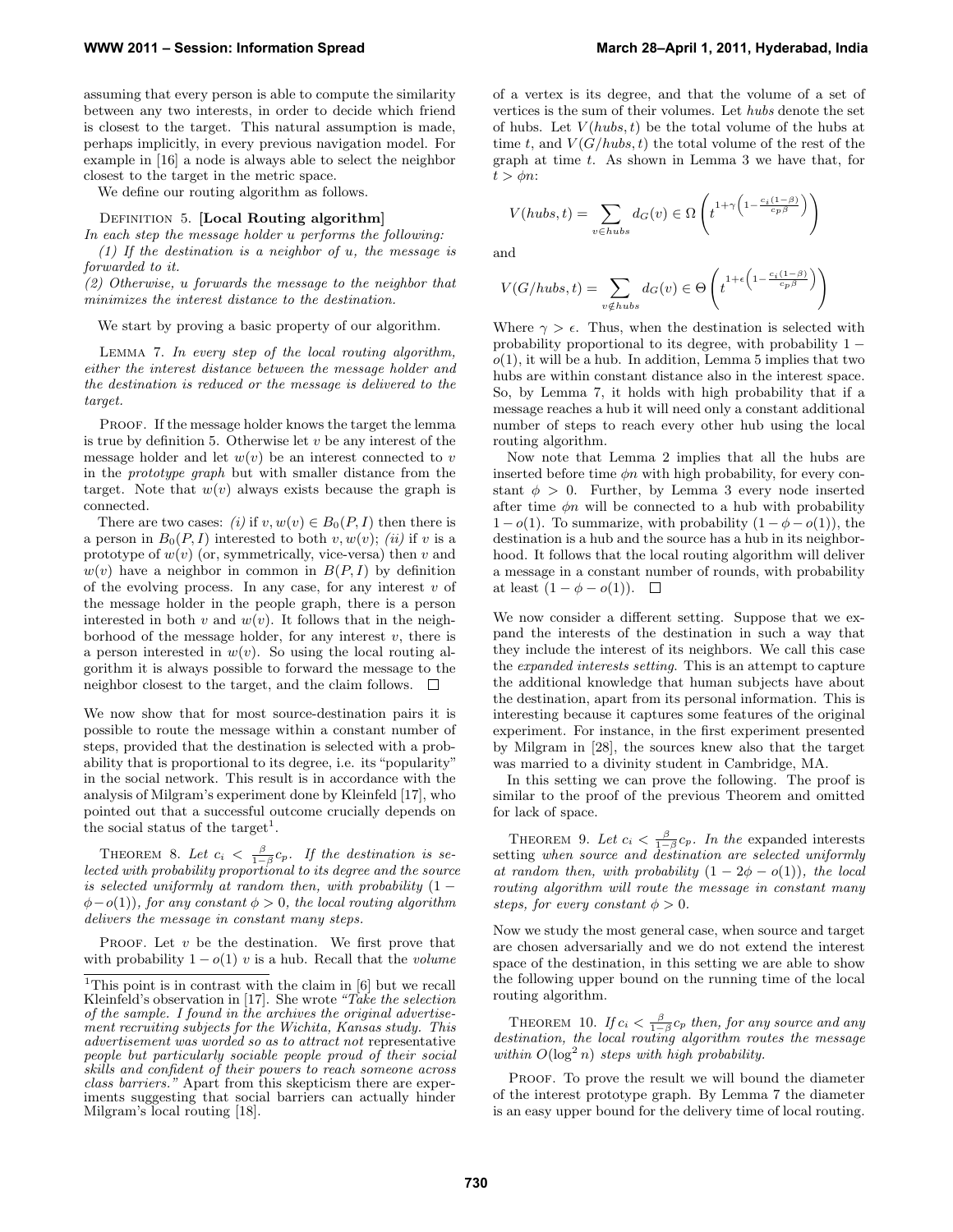We will show that, with high probability (whp), the diameter of the *prototype graph* is  $O(\log^2 n)$ .

The general idea of the proof is to divide the random process in  $O(\log n)$  macro-phases, and to show that in each macro-phase the probability that diameter increases by  $\omega(\log n)$ is  $o\left(\frac{1}{\log n}\right)$ . Thus, the diameter is  $O(\log^2 n)$  whp.

Let us divide the evolving process in  $O(\log n)$  phases. In phase zero we group the first  $600 \log n$  steps. Phase one is from the end of phase zero to step  $|(1 + \epsilon) \log n|$ , for a small constant  $\epsilon > 0$ . Phase two is up to step  $|(1+\epsilon)^2 \log n|$ . In general, phase i starts after the end of phase  $i - 1$  and ends at step  $|(1+\epsilon)^i \log n|$ .

Let us now consider a generic phase  $t > 0$ . Let  $T =$  $(1 + \epsilon)^t 600 \log n$ . First, we want a bound on the number of edges in the affiliation network  $B(P, I)$  at the beginning of each phase. Let  $A_t$  be the random variable that counts the number of edges at the beginning of phase t. We have that  $E[A_t] = (\beta c_p + (1 - \beta)c_i)T$ . By the Chernoff bound,

$$
Pr\left[|E[A_t] - A_t| > \frac{1}{10}E[A_t]\right] \leq exp\left(-\frac{E[A_t]}{300}\right) \leq \frac{1}{n^2}.
$$

Using the union bound for the number of macro-phases, it follows that at the beginning of each phase  $t, \frac{9}{10}E[A_t] \leq$  $A_t \leq \frac{11}{10}E[A_t]$  with high probability. In the rest of the proof we will assume that  $\frac{9}{10}E[A_t] \leq A_t \leq \frac{11}{10}E[A_t]$ .

To get a bound on the diameter, we start by studying the two following events:

- $\xi_1(j)$  = {interest j, inserted in phase t, of degree  $c_i$  is selected in a step during phase  $t$  as a prototype for the first time}
- $\xi_2(j)$  = {interest j, inserted in phase t, of degree  $c_i$ increases its degree in a step during phase  $t\}$

First notice that from the definition of the evolving process, we have that  $Pr[\xi_1(j)] \leq \frac{c_i}{A_t} \leq \frac{10c_i}{9T}$ .

To bound  $Pr[\xi_2(j)]$ , recall that interest j has degree  $c_i$ , so there are  $c_i$  people interested in it. Denote them as  $p_1, p_2, \dots, p_{c_i}$ . Now, if j increases its degree, it must be because a new person joins the graph and copies the interest *j* from one of the person interested to it,  $p_1, p_2, \cdots, p_{c_i}$ . This happens with probability:

$$
\Pr[\xi_2(j)] \le \sum_{i=1}^{c_i} \frac{10d_i}{9T} \left( 1 - \left( 1 - \frac{1}{d_i} \right)^{c_p} \right)
$$

Using calculus, it is possible to see that this probability is maximized when  $d_1 = \cdots = d_{c_i} = T$ . Thus

$$
\Pr[\xi_2(j)] \le c_i \left(1 - \left(1 - \frac{1}{T}\right)^{c_p}\right) \le c_i \left(1 - e^{\frac{c_p}{T}}\right) \le \frac{c_p c_i}{T}
$$

So Pr[ $\xi_1(j) \vee \xi_2(j) \leq 2 \frac{c_p c_i}{T}$ . Let us define  $\xi(j) := \xi_1(j) \vee \xi_2(j)$  $\xi_2(j)$ .

Now we can compute the probability that in phase  $t$  the diameter of the *prototype* graph increases by more then  $C$ , with  $C > e$ . Let us call this event  $\tau_C$ . Note that if  $\tau_C$  holds, a sequence of  $C$  new interests is added in phase  $t$ , increasing the diameter of the prototype graph of  $C$ . In order for this event to hold  $\xi$  has to occur at least C times in a phase. So

we can upper bound  $\tau_C$  as follows.

$$
\begin{array}{lcl} \Pr[\tau_C] & \leq & (\text{\# of steps in a phase}) \cdot (\text{\# of new nodes in a phase}) \cdot P\left[x_i(j) \text{ holds for node } j \text{ of degree } c_i\right] \\ & \leq & [\epsilon T] \binom{[\epsilon T]}{C} P\left[x_i \text{ holds for a node } j \text{ in a step}\right] \\ & \leq & [\epsilon T] \binom{[\epsilon T]}{C} \left(2 \frac{c_P c_q}{T}\right)^C \\ & \leq & [\epsilon T] \left(1 + \frac{C}{\epsilon T - C}\right)^{\epsilon T - C} \left(\frac{\epsilon}{C}\right)^C (2c_P c_q)^C \\ & \leq & [\epsilon T] \left(2\epsilon c_P c_q\right)^C, \end{array}
$$

where in the third inequality we use Stirling's approximation. Therefore the probability of  $\tau_C$  decreases geometrically with C.

Finally, let us compute the probability that the final diameter is greater than  $K = k \log^2 n$ . After the first phase the diameter is at most  $600 \log n$ , so we can bound the previous probability as the probability that the diameter increases by at least  $(k - 600) \log n$  after phase 1. Hence

$$
\Pr[D \ge k \log n] \le \sum_{k_2, k_3, \dots, k_{\log(1+\epsilon)} n} \Pi_{i=2}^{\log(1+\epsilon)} \Pr[\xi_{k_i}]
$$
  

$$
\sum_{i=2}^{\log(1+\epsilon)} n_{k_i = K - 600 \log n}
$$
  

$$
\leq (\log_{(1+\epsilon)} n \cdot (K - 600 \log n)) \cdot
$$
  

$$
\cdot (T^{\log n} \cdot (2\epsilon c_p c_q)^{K - 600 \log n})
$$
  

$$
\leq (\log_{(1+\epsilon)} n \cdot (K - 600 \log n)) \cdot
$$
  

$$
\cdot \Theta(n^{\log n} \cdot n^{-k \log n})
$$
  

$$
\in o(1)
$$

Thus by choosing a large enough k the claim follows.  $\Box$ 

#### 7. EXPERIMENTS

Our mathematical model of social networks, building on the affiliation network model, suggests natural decentralized routing algorithms in social networks. Namely, given a source vertex  $s$  and a target vertex  $t$ , identify the interests of s and t in the underlying affiliation network and identify the neighbor of s whose interests are closer to that of t (with respect to the hierarchy of interests implied by the prototype selection step). Inspired by this, one can define natural algorithms that perform decentralized routing in real-world social networks by suitably approximating the process of navigating the interest hierarchy. In this section, we do precisely this, and report our findings based on simple experiments with a modestly-sized social network.

Our social network consists of authors as nodes and edges defined by co-authorship of one or more articles. We downloaded a copy of the DBLP database of computer science papers, a DB of roughly 735,000 authors and 1.24M articles, and constructed the co-authorship graph with about 4.63M edges (for an average degree of roughly 6.7 co-authors per node). On this network, we randomly selected about 575 pairs of source–target pairs and attempted to construct paths between them. The largest connected component in this network has roughly 80% of the vertices, with the rest of the vertices in very small isolated components, so that the probability that two randomly selected nodes belong to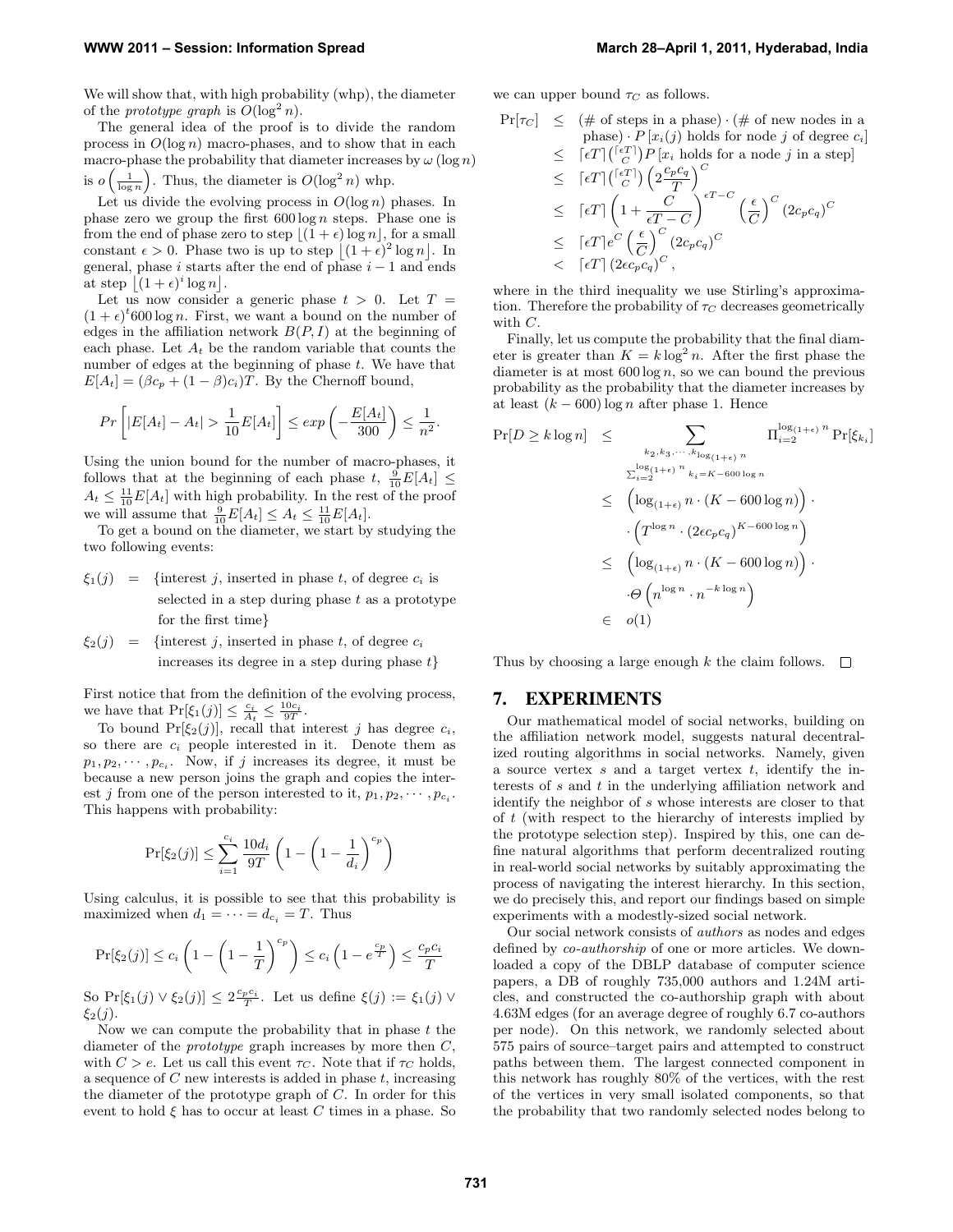the largest connected component is roughly 64%. The mean length of the shortest path between nodes in this component is roughly 6.3 (with a median length of 6).

Notice that in this way, we construct an affiliation network where two authors are friends if they coauthor a paper, now we have to infer a metric on the interest in order to route the messages. Unfortunately this is not easy, because there is not a clear definition of closeness between papers and all the standard classification system for the papers are too poor for our purpose. To overcome this difficulty we define the interest space not as the set of papers but as the set of bigrams and unigrams contained in the title of the paper.

In particular we begin by segmenting article titles into one-word and two-word sequences (unigrams and bigrams) after suitably eliminating stopwords that occur commonly ('and', 'the', etc.). For instance, the title "Small world experiments for everyone" generates four unigrams — 'small', 'world', 'experiments', and 'everyone', and two bigrams — 'small world', 'world experiments'. Both bigrams and unigrams are treated as interests, with the latter of a more generic kind; for instance, the unigram 'physics' is somewhat general, whereas the bigram 'particle physics' is much more specific. In this fashion, for every author, their interest profile is identified; specifically, for author  $a$  and interest  $i$ . we define  $s(i, a)$  to be the *strength* of interest i for author a, and is defined as the number of occurrences of interest (unigram/bigram) i within author  $a$ 's publications.

To simulate Milgram's experiment, our basic algorithm operates as follows: if we are currently at node  $x$ , we move to the neighbor  $y$  of  $x$  whose interest profile is closest to the target  $t$ , where the measure of proximity of  $y$  to  $t$  is computed according to the formula

$$
proximity(y, t) = \sum_{\text{Interest } i} \frac{s(i, y)s(i, t)}{p(i)},
$$

where  $p(i)$  denotes the overall popularity of interest i, defined by  $p(i) = \sum_a s(i, a)$ . If there is no neighbor with nonzero proximity, we either declare failure, or in a variation of the experiment, proceed greedily to the neighbor of highest degree.

The most basic variant of the algorithm outlined insists that the proximity measure strictly increase in each step of the routing: this version is called LOCAL-MONOTONE, and the version without this restriction is called Local. The next variation we consider is to allow one step of 'lookahead', where we not only evaluate neighbors of  $x$ , but also evaluate neighbors of neighbors of  $x$ , and route through the neighobor whose neighbor achieves the highest proximity to the target; this idea of 'lookahead', very common in computer science, captures the belief that in real social networks, one not only has knowledge about their friends, one often has partial knowledge about friends-of-friends. The corresponding non-monotone and monotone variations are called, respectively, LOOKAHEAD and LOOKAHEAD-MONOTONE. In a third variation, we allow the algorithm the knowledge not only of the target's interests, but also those of its neighbors'; this is a 'reverse' and limited form of lookahead, and has precedent in Milgram's experiment, where the sources had the knowledge that the target was the wife of a student of divinity in Cambridge, Mass. This is naturally aimed at routing to hard-to-reach destinations by augmenting the algorithm with extra information. The corresponding variations of the four algorithms described above are Local-Expand, Local-Monotone-Expand, and so on.

Figure 3, 4 report the percentage of succesful chains for the eight variations of the decentralized routing algorithm we studied. For reference, we compare the performance of the decentralized routing algorithms to that of the omniscient algorithm that has full information about the network structure and employs a standard 'shortest path' computation. The 'success percentage' in Figure 3, 4 is the percentage of source–target pairs successfully routed, divided by 0.64 (which is the fraction for this omniscient algorithm). The results are presented in four groups, each corresponding to one value of a parameter called  $\tau$ , which restricts the sampling of the target nodes to be uniform among all nodes of degree at least  $\tau$ ; this is done to explore the role of the centrality of the target in determining the success of decentralized routing.



Figure 3: Success Rate without extended interests.



Figure 4: Success Rate with extended interests.

We briefly highlight some salient observations based on Figures 3, 4, 5 and 6 and other related experiments.

(1) Navigation based on interests is an extremely powerful paradigm; the success of the basic algorithm Local in achieving 21% successful routing is, a priori, unexpected, given how crude our construction of the interest space is. In particular the previous replicas of the small-world experiment had always lower successful rate [6, 30].

(2) Adding even one of two natural cues to local routing (either expanding the interests of the target or adding a step of lookahead) is enormously powerful — with each cue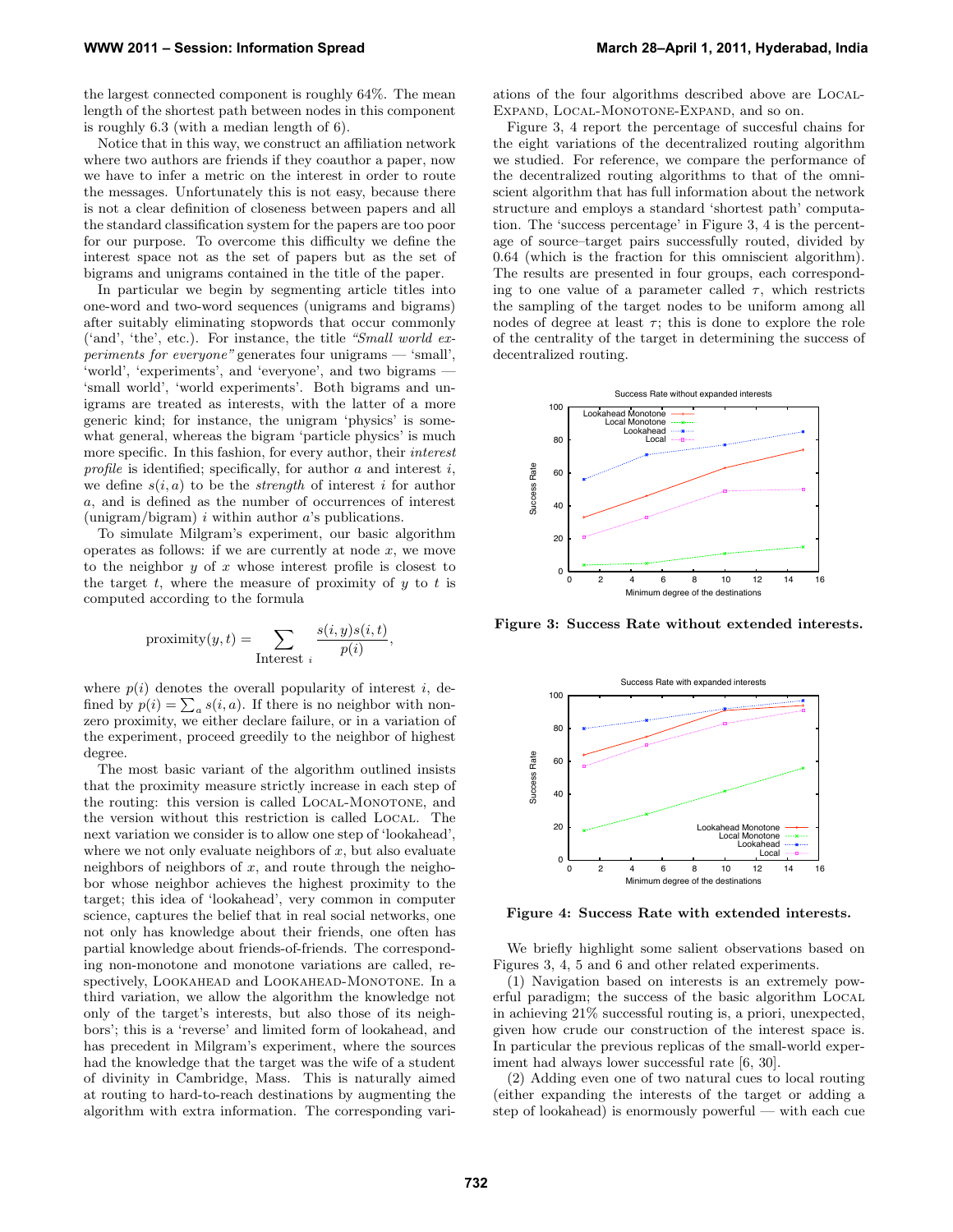

Figure 5: Average path length without extended interests.



Figure 6: Average path length with extended interests.

raising the success rate to about 57%, and reducing the path length from about 24 to about 12.

(3) Adding both interest expansion and lookahead results in 80% successful routing, with extremely short paths (a median path length of 7).

(4) Insisting on monotonically better proximity to the target's interests typically reduces success rate, but significantly improves the length of the path constructed, for each of the four variations of the algorithm.

(5) Picking the target from a distribution that is restricted to targets of certain minimum degree dramatically improves the success rate and path length for decentralized routing algorithms. While this restriction might appear strange, this captures the idea the even modestly 'well-connected' nodes are significantly easier to reach than completely isolated ones. When we place a minimum degree restriction of 15 (recall that the average degree is only 6.7), the best algorithm achieves 97% success rate and produces paths almost as short as the shortest possible! Even the simplest of algorithms, LOCAL, succeeds on  $50\%$  of the cases — this reinforces the argument made by Kleinfeld, who, analyzing Milgram's experiments, suggests that the success of the routing depends, to some extent, on the fact that the target was not an isolated person but one well-connected in terms of geographic location, employment, social status, etc.

(6) Besides the resuls plotted in Figures 3–6, we also explored the importance of core nodes, and more generally, the role of weak ties in social routing. Specifically, we identified the node of highest degree along successful paths, and computed the average and median of its degree. While the average degree of author nodes in the co-authorship network is 6.7, the average and median values of the degree of the node with the most connections along shortest paths are, respectively, 133 and 163. For LOOKAHEAD-EXPAND, our most successful decentralized routing algorithm, these values are, respectively, 189 and 228. These findings reinforce the arguments of Granovetter [12] concerning the strength of weak ties, as well as our analytical results proving the importance of core nodes for decentralized routing.

## 8. REFERENCES

- [1] W. Aiello, F. Chung and L. Lu, "Random Evolution in Massive Graphs". In FOCS'01, 42 (2001), 510-520.
- [2] L. Adamic and E. Adar, "How to search a social network". Social Networks, 27 (3) (2005), 187-203.
- [3] R. Albert and A.-L. Barabasi. "Emergence of scaling in random networks". Science, 286 (1999), 509-512.
- [4] R. L. Breiger, "The Duality of Persons and Groups". Social Forces, University of North Carolina Press, 1974.
- [5] A. Z. Broder, S. R. Kumar, F. Maghoul, P. Raghavan, S. Rajagopalan, R. Stata, A. Tomkins and J. Wiener, "Graph structure in the web".In WWW'00, 9 (2000), 309-320.
- [6] P.S.Dodds, R.Muhamad and D.J.Watts, "An experimental study of search in global social networks". Science, 301(5634) (2003), 827-829.
- [7] D. Dubhashi and A. Panconesi, "Concentration of Measure for the Analysis of Randomised Algorithms". Cambridge University Press, 2009.
- [8] M. Faloutsos, P. Faloutsos and C. Faloutsos, "On power-law relationships of the Internet topology". In the conference on Applications, technologies, architectures, and protocols for computer communication, (1999), 251-262.
- [9] P. Fraigniaud and G. Giakkoupis, "The effect of power-law degrees on the navigability of small worlds". In PODC'09, 28 (2009), 240-249.
- [10] P. Fraigniaud, and G. Giakkoupis, "On the searchability of small-world networks with arbitrary underlying structure". In STOC10, 42 (2010), 389-398
- [11] S. Goel, R. Muhamad and D. J. Watts, "Social search in "Small-World" experiments". In WWW09, (2009), 701-710.
- [12] M. Granovetter, "The Strength of Weak Ties". American Journal of Sociology, 78(6) 1973, 1360-1380.
- [13] P. Killworth and H. Bernard, "Reverse small world experiment". Social Networks, 1 (1978), 159-192.
- [14] V. Klee and D. Larman, "Diameters of random graphs". Canad. J. Math., 33 (1981), 618-640.
- [15] J. Kleinberg, "Small-World Phenomena and the Dynamics of Information". Advances in Neural Information Processing Systems (NIPS'01), 14 (2001), 431-438.
- [16] J. Kleinberg, "The small-world phenomenon: An algorithmic perspective". In STOC'00, 32 (2000), 163-170.
- [17] J. Kleinfeld, "Could it be a big world after all?". Society, 39 (2002), 61-66.